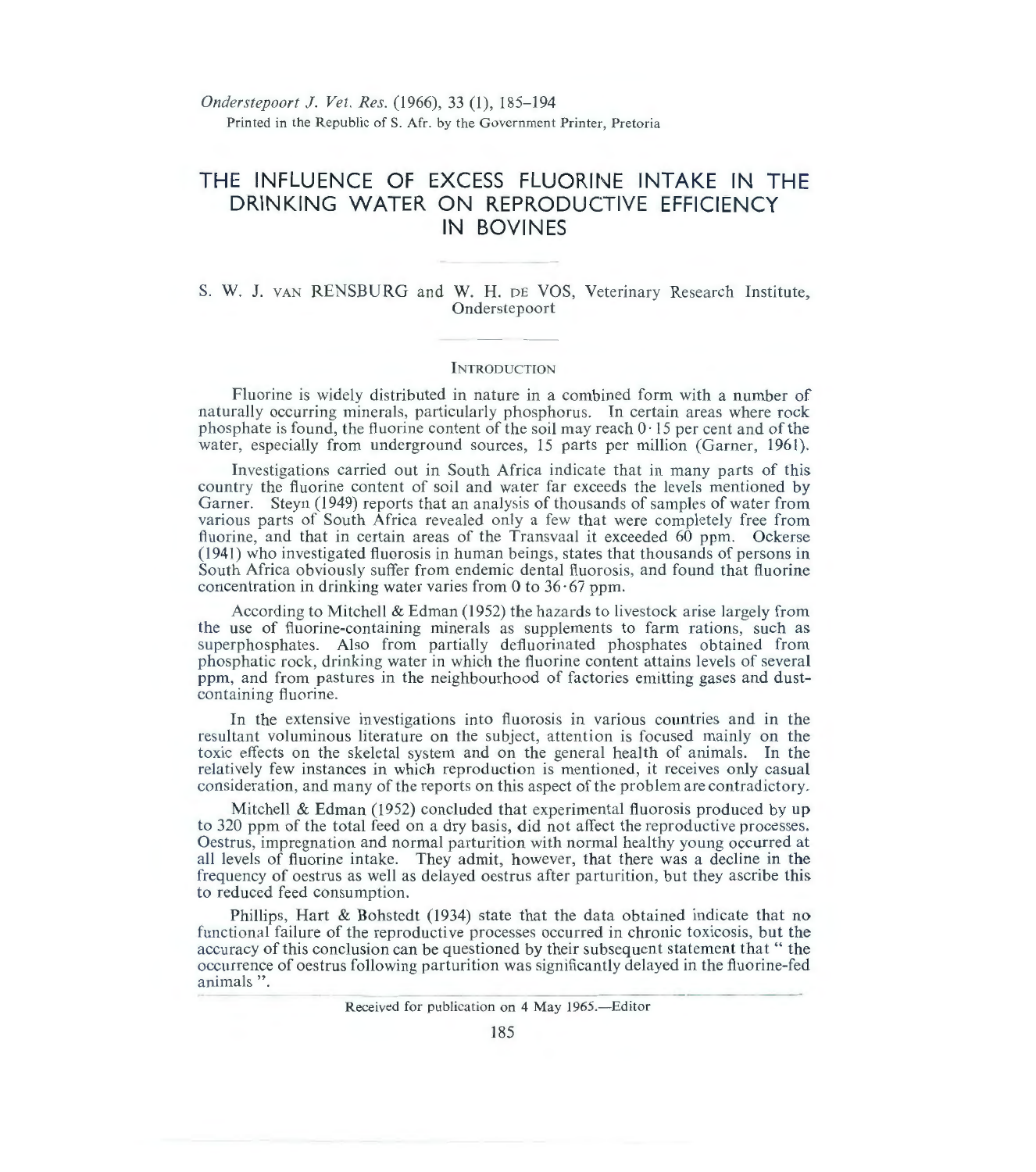Neeley & Harbaugh (1954) observed that in a herd of 40 dairy cows born and raised in an area having a water supply with an average of 4 to 5 ppm fluorine, milk yield and breeding efficiency were not affected. This is in agreement with the finding of most workers that a concentration of under 5 ppm in water is not toxic.

Hobbs & Merriman ( 1962) judged on the basis of the number of calves raised in each successive season that fluorine had no effect on reproduction. Yet they report that the number of calves raised was reduced from 100 per cent in the first season to  $56·2$  per cent in the fifth season, and further that cows in the groups receiving 78 and I 08 ppm fluorine in the feed, had lower reproduction records than those in the groups receiving 10 to 50 ppm.

Udall & Keller (1952) investigated fluorosis in cattle in nine herds in the Columbia River Va lley and found a high degree of infertility in four of these with delayed onset of oestrus after calving a prominent symptom.

## MATERIALS AND METHODS

An opportunity to observe the influence of various levels of fluorine in the drinking water over four breeding seasons on reproduction, was presented by an experiment reported on by Myburgh (1965). This aimed at determining the effect of fluorine and phosphate on the general health of cattle.

Fifty Afrikaner heifers, all from  $2\frac{1}{2}$  to  $2\frac{3}{2}$  years old and free from tuberculosis, brucellosis and from the various coita l diseases, were divided into five groups of ten. They were grazed in a camp without provision for drinking water and were brought into five different paddocks for about two hours every morning. Here each group had free access to drinking water medicated for the specific groups as follows:-

Group 1: 5 ppm fluorine.

Group 2: 8 ppm fluorine.

Group 3: 5 ppm fluorine and defluorinated superphosphate.

Group 4: 8 ppm fluorine and defluorinated superphosphate.

Group 5: 12 ppm fluorine and defluorinated superphosphate.

An analysis of the drinking water prior to the commencement of the experiment showed that its fluorine content was negligible, namely under  $0.3$  ppm.

The defluorinated superphosphate extract given to Groups 3, 4 and 5 was prepared according to the method of Truter & Louw (1952) and supplied l gm of phosphorus per gallon of water.

Breeding was started nine months after the commencement of the experiment. During the breeding season (September to May) observations for oestrus were made every morning while the animals were in the paddocks and those displaying evidence of oestrus were served. During the first two seasons they were served naturally while artificial insemination with fertile semen was applied during the last two seasons.

Detailed breeding records were kept in respect of each animal, and where behavioural aberrations were noticed the genitalia were examined by rectal palpation. In this manner genital hypoplasia was detected in one of the heifers in Group 1 and, although she was kept in the experiment throughout its duration, she never conceived. She was, therefore, not considered in the evaluation of the results and for this reason Group I had only nine.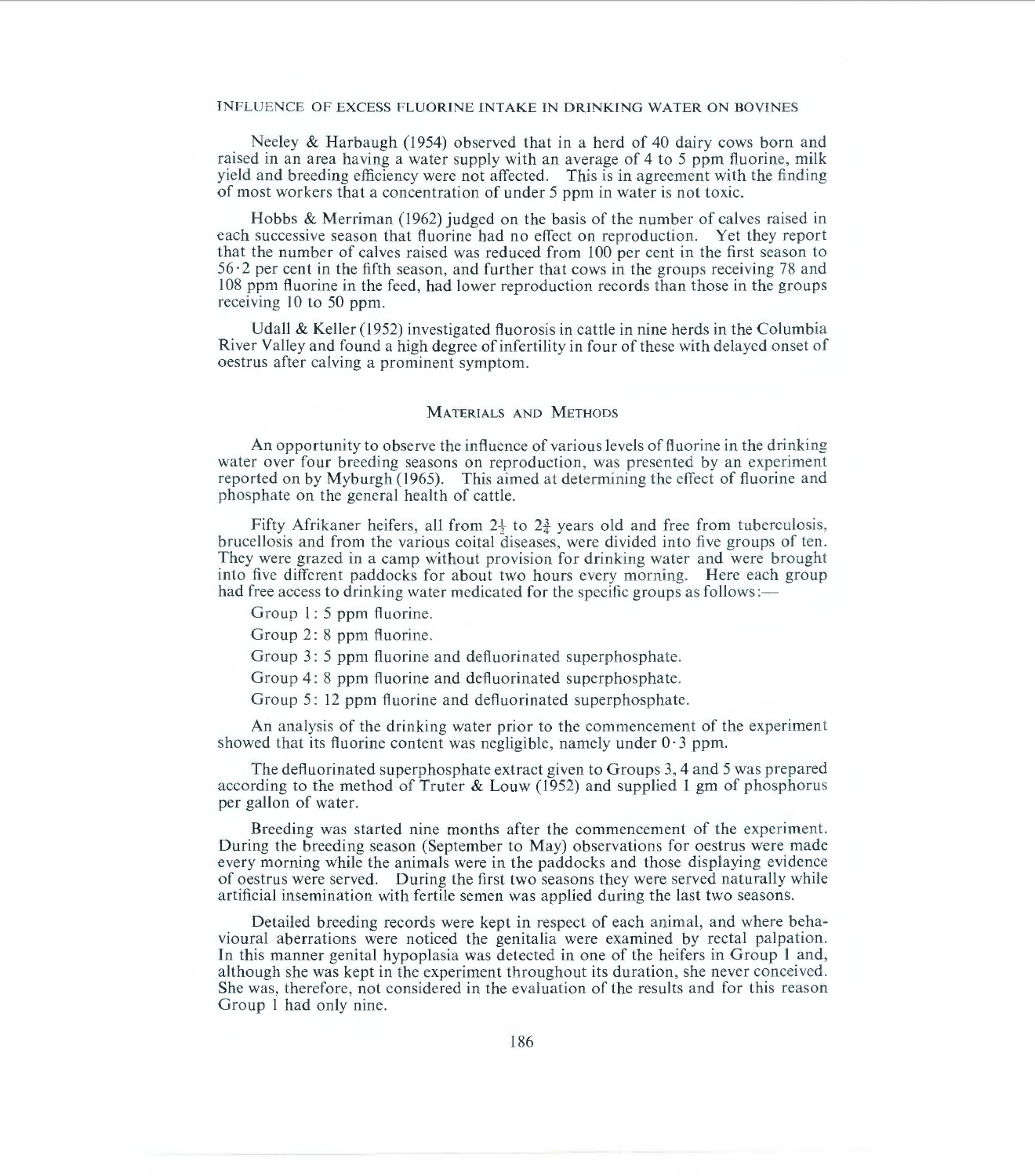### **RESULTS**

The yardstick for determining the reproductive efficiency of a herd is the number ·of young born within a specified period and the number of services required to produce them.

| seasons                                                                                |                                                                                                            |                                         |                                            |                                               |                                                         |  |  |  |
|----------------------------------------------------------------------------------------|------------------------------------------------------------------------------------------------------------|-----------------------------------------|--------------------------------------------|-----------------------------------------------|---------------------------------------------------------|--|--|--|
| Group                                                                                  |                                                                                                            | <b>Breeding Seasons</b>                 |                                            |                                               |                                                         |  |  |  |
|                                                                                        |                                                                                                            | 1                                       | $\mathfrak{D}$                             | 3                                             | $\overline{4}$                                          |  |  |  |
| $9$ Heifers<br>5 ppm fluorine<br>10 Heifers.                                           | $No. served \ldots \ldots \ldots$<br>No. of services<br>No. conceived<br>Services per conception           | 9<br>9<br>8<br>$1 - 12$<br>$88\%$<br>10 | 8<br>8<br>8<br>$1 \cdot 00$<br>$88\%$<br>6 | 8<br>12<br>6<br>$2 \cdot 00$<br>$66.7\%$<br>9 | 6<br>8<br>4<br>2.00<br>$44.4\%$<br>8                    |  |  |  |
| 8 ppm fluorine                                                                         | No. of services<br>No. conceived<br>Services per conception                                                | 14<br>8<br>1.75<br>$80\%$               | 6<br>6<br>1.00<br>$60\%$                   | 15<br>6<br>2.50<br>$60\%$                     | 11<br>5.<br>2.20<br>$50\%$                              |  |  |  |
| 10 Heifers<br>5 ppm fluorine, plus de-<br>fluorinated superphos-<br>phate              | No. of services<br>$No.$ conceived<br>Services per conception<br>Calving rate                              | 10<br>12<br>8<br>1.50<br>$80\%$         | 9<br>10<br>9<br>$1 - 11$<br>$90\%$         | 9<br>9<br>$\tau$<br>1.28<br>$70\%$            | 5<br>6<br>3<br>2.00<br>$30\%$                           |  |  |  |
| 10 Heifers<br>8 ppm fluorine, plus de-<br>fluorinated superphos-<br>phate              | No. of services<br>$No.$ conceived<br>Services per conception                                              | 10<br>15<br>9<br>1.67<br>90%            | 6<br>6<br>6<br>1.00<br>$60\%$              | 10<br>13<br>5<br>2.60<br>$50\%$               | 8<br>11<br>1<br>$11 \cdot 00$<br>$10\%$                 |  |  |  |
| $10$ Heifers. $\dots$<br>12 ppm fluorine, plus<br>defluorinated<br>super-<br>phosphate | No. served. $\dots \dots \dots \dots \dots$<br>No. of services<br>No. conceived<br>Services per conception | 9<br>10<br>9<br>1.11<br>90%             | 5<br>5<br>4<br>1.25<br>40 $\%$             | 6<br>11<br>$\overline{2}$<br>5.50<br>20%      | $\tau$<br>15<br>$\mathbf{1}$<br>$15 \cdot 00$<br>$10\%$ |  |  |  |
| TOTAL for 49<br>heifers                                                                | $No. served$<br>No. of services<br>No. conceived<br>Services per conception                                | 48<br>60<br>42<br>1.43<br>$85.7\%$      | 34<br>35<br>33<br>1.06<br>$67.3\%$         | 42<br>60<br>26<br>2.31<br>$53 \cdot 1\%$      | 34<br>51<br>14<br>3.64<br>$28.4\%$                      |  |  |  |

TABLE 1.-Breeding efficiency of five groups on different levels of fluorine intake, with *and without the addition of dej!uorinated superphosphate over four breeding seasons* 

The data contained in the summarized breeding results in Table 1 show that the reproductive performance in the first season was normal in all respects; the 49 heifers produced 42 calves giving a calving rate of  $85 \cdot 7$  per cent while the conception rate was 1·43 services per conception. Any slight inter-group difference in fertility level at this stage was in favour of lots 4 and 5, each of which yielded nine calves as against eight in each of the other three. It is noteworthy that Group 5 also had the best conception rate with  $1 \cdot 11$  service per conception.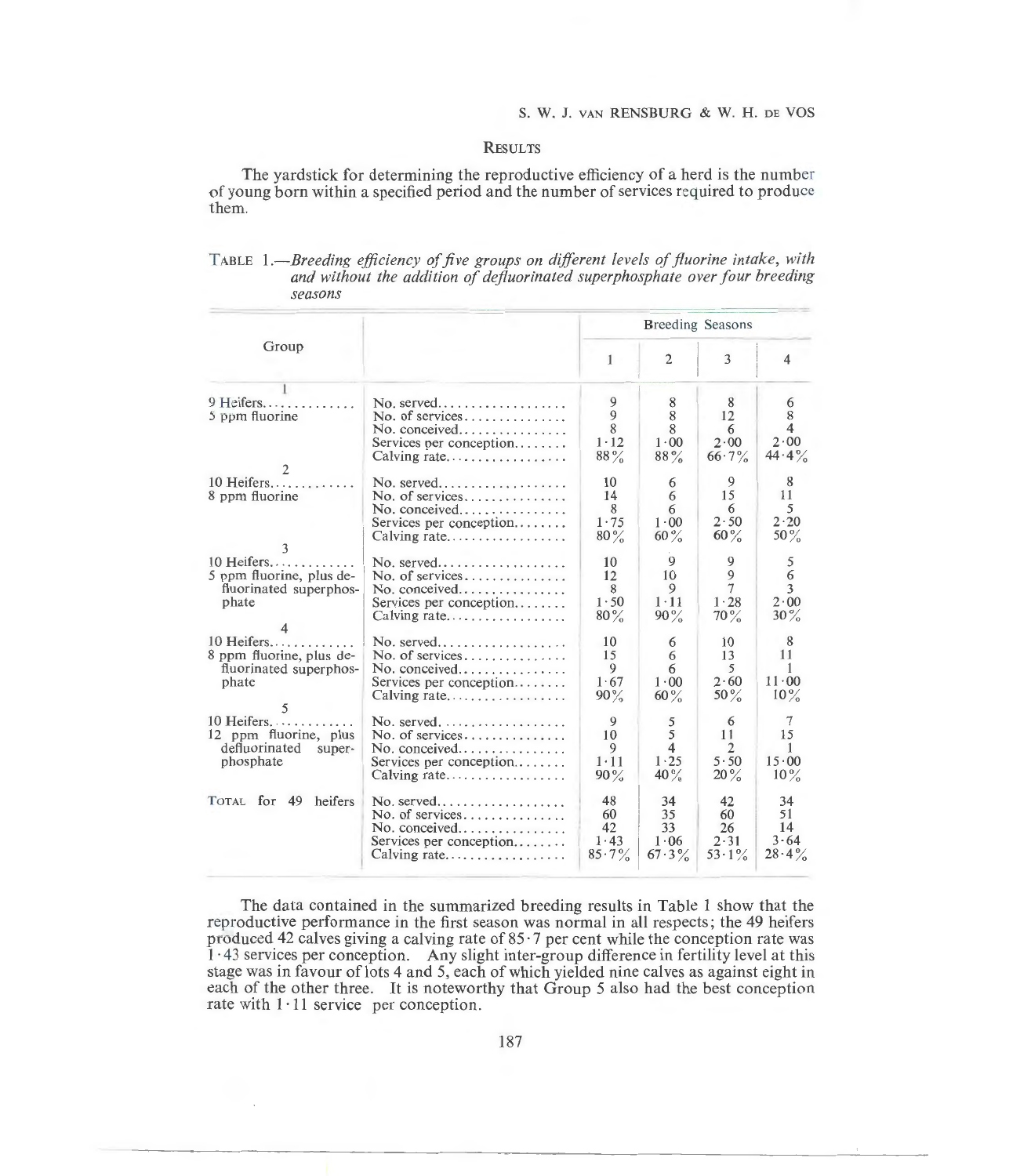A prominent feature revealed by the records for the second season is that only 34 of the 49 heifers were served, the remaining 15 showing prolonged anoestrus after calving. It is significant that 13 of the latter belonged to Groups 2, 4 and 5 which received the high fluorine levels of 8, 8 and 12 ppm respectively, while only two of the 5 ppm Groups I and 3 showed this extended post-calving anoestrus. The conception rate of the 34 animals that did resume ovarian activity before the end of the season was very good, averaging  $1.06$  services per conception.

In the third season 42 cows were served amounting to an increase of eight over the previous season. This improvement in post-calving resumption of ovarian activity is more apparent than real and must be attributed to the long period of sexual rest enjoyed by the 15 animals not served the previous year. In comparison with the two previous seasons the conception rate was poor, the deterioration being particularly marked in the three groups receiving more than 5 ppm fluorine. The number of services per conception was  $2 \cdot 50$ ,  $2 \cdot 60$  and  $5 \cdot 50$  respectively as against  $2 \cdot 00$  and  $1 \cdot 28$ for the two 5 ppm groups. The poor conception rate of the ten cows in Group 5 resulted in only two calves being born to them that season.

The fourth season was characterized by an all-round decline in fertility. Contrary to expectations the percentage of cows that came into oestrus and were served was lower in the 5 ppm group than in the others with the higher fluorine intake. The prolonged anoestrus in eight of the 19 animals is largely due to the high fertility displayed by them in the preceding three seasons when the eight cows concerned displayed normal resumption of the oestrous cycle after each calving and conceived readily. Further it is not improbable that the strain of regular conception and calving up to this point might have been aggravated by the cumulative effect of the 5 ppm intake of fluorine in the drinking water over a four-year period.

As regards the conception rate, however, both the breeding results and the clinical examination of the genitalia reveal evidence of pronounced disturbance in ovulation and fertilization in the three high fluorine intake lots during the fourth season, the number of services per conception having risen to  $2 \cdot 20$ ,  $11 \cdot 00$  and  $15 \cdot 00$  for Groups 2, 4 and 5 respectively. Thus Group 4 yielded only one calf from 11 services applied to eight cows and Group 5 produced one calf from seven cows after 15 services. Of the 30 cows in these three groups, 23 were served in the fourth season by a total of 37 services from which seven calves were born. This gives a calving rate of  $23 \cdot 3$  per cent and a conception rate of  $5.28$  services per conception. In the two 5 ppm fluorine groups only 11 of the 19 available cows came into oestrus and were bred. They groups only 11 of the 19 available cows came into oestrus and were bred. received a total of 14 services which produced seven calves, representing a calving rate of 36  $\cdot$  8 per cent and a conception rate of 2 $\cdot$  00 services per conception.

Apart from unduly prolonged post-calving anoestrus caused by static ovaries occurring in all the animals from the first calving till the termination of the experiment, clinical examination of the ovaries did not reveal important aberrations during the first two seasons in the 19 heifers that received 5 ppm fluorine. During the third and fourth seasons there was one case of a follicle rupturing prematurely, one with anovulation, one showing a corpus luteum persistence and one cow developed a large ovarian cyst in the fourth year.

The 20 receiving 8 ppm fluorine (Groups 2 and 4), showed rather more evidence of functional ovarian disturbance in the last two breeding seasons when there were seven cases of delayed ovulation, three of anoestrus and four showing corpus luteum persistence.

While the ten animals with a fluorine intake of 12 ppm in the crinking water also did not reveal any noteworthy interference with ovarian activity excepting static ovaries in the first two seasons, quite marked deviations from the normal were observed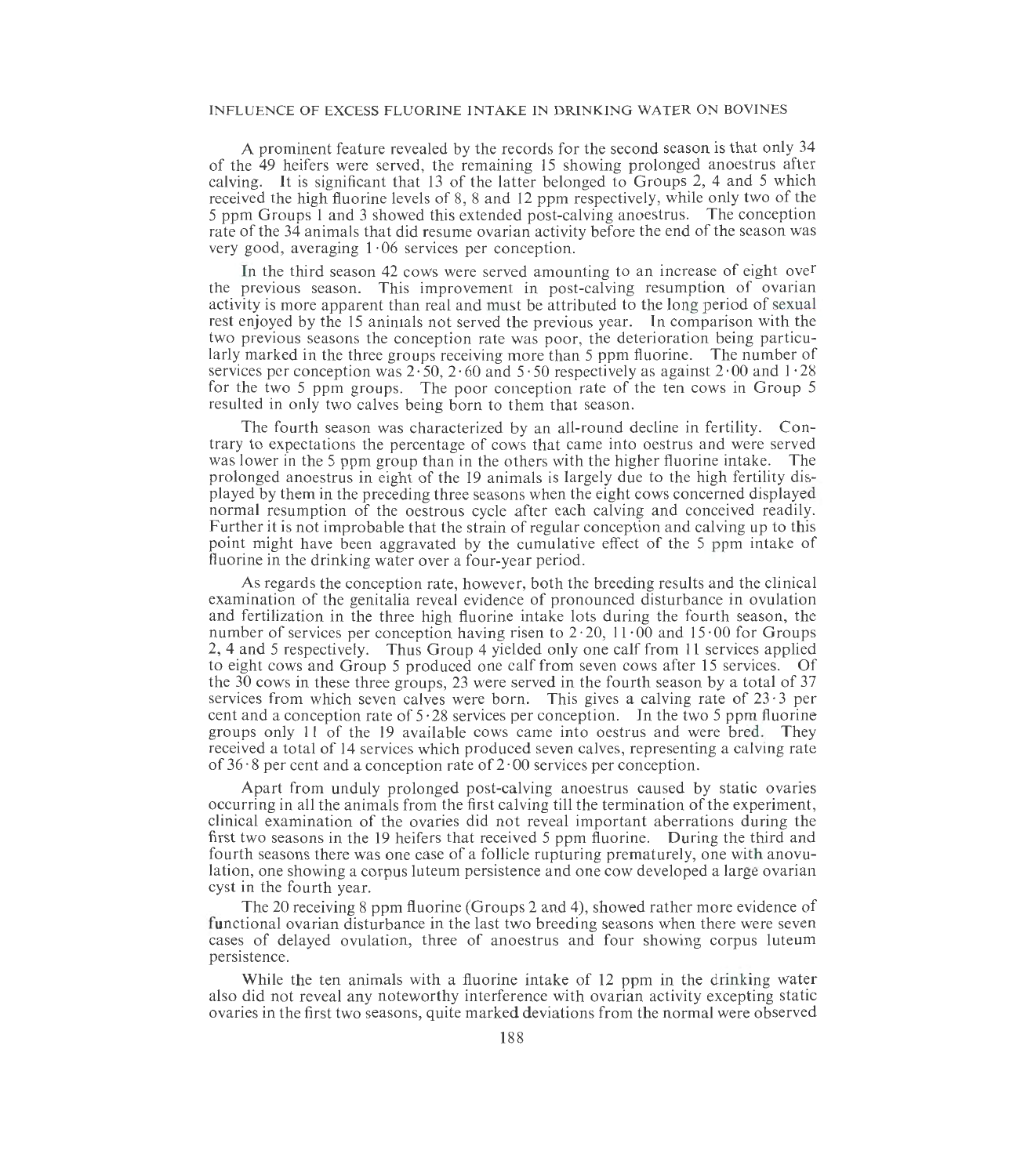### S. W. J. VAN RENSBURG & W. H. DE VOS

in the third and fourth breeding seasons. These included five cases of anovulatory oestrus, one of delayed ovulation, one with corpus luteum persistence and one showing resorption of the foetus. The relative high incidence of anovulation is important as this was obviously one of the principal causes of the poor conception rate.

An interesting feature of the results is the wide difference in the fertility level appearing in the third and fourth seasons between the two Groups, 2 and 4, which received 8 ppm fluorine. This divergence manifested itself after the two lots had showed a marked similarity in breeding efficiency in the first two seasons. In the third and fourth seasons the ten cows in Group 2 produced 11 calves from 26 services giving a conception rate of  $2 \cdot 36$  services per conception and a calving rate of 55 per cent per year. Over the same period the ten cows in Group 4 delivered six calves from 24 services, the conception rate being 4·00 services per conception and the calving rate 30 per cent per annum. The only difference in their treatment was the addition of defluorinated superphosphate to the drinking water of Group 4. The purpose of this was to ascertain whether the phosphate would counteract the effect of fluorine on the health of the animals. It appears, however, to have had exactly the opposite effect on reproductive ability. In this connection reference should be made to the statement by Mitchell  $\&$  Edman (1952) that feeding of partially defluorinated phosphates constitutes one of the hazards of fluorine to livestock, and Truter & Louw (1952) admit that defluorination by the method they described was only partial. A logical conclusion, therefore, is that the fluorine intake of Group 4 might have been more than 8 ppm.



FIG. 1.-Calving rate of cows on three levels of fluorine intake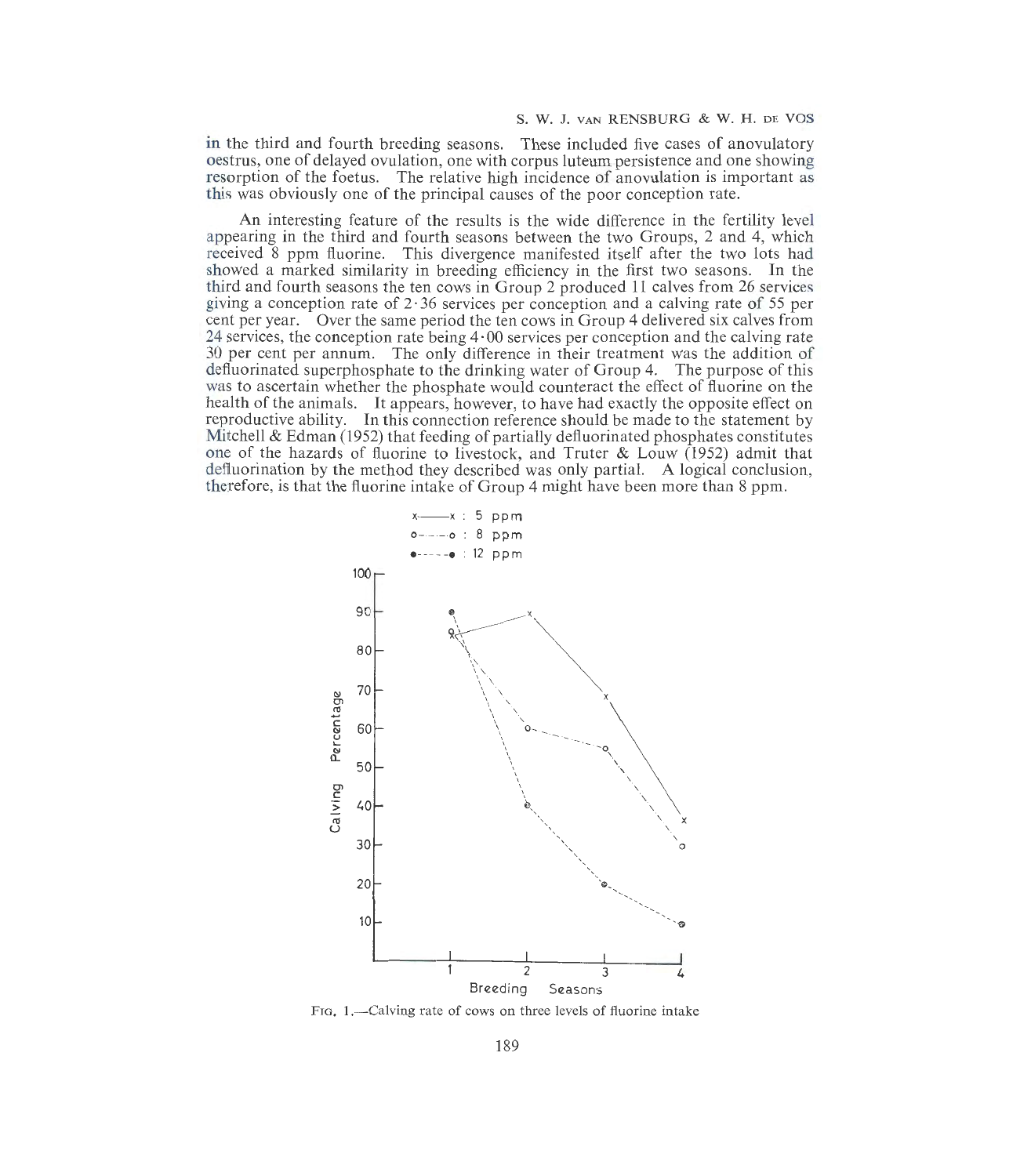The calving rate of the animals on the three different levels of fluorine intake is illustrated in Fig. l. ln the first breeding season which started when they had already been receiving fluorine for nine months, the calving rate was completely normal. In the second season it increased from  $84.2$  to  $89.5$  per cent in the 5 ppm group, but decreased sharply from 85 to 60 per cent in the 8 ppm group, while the 12 ppm lot showed an even more pronounced decline from 90 to 40 per cent.

After the second calving reproductive efficiency dropped rapidly with an almost linear decline in all three lots and their calving rate in the fourth breeding season reached the abnormally low levels of  $36 \cdot 8$ , 30 and 10 per cent respectively.

The exceptional decline in fertility is in direct contrast with the findings of Van Rensburg & De Vos (1962) for normal animals. Working on the same breed and on the same farm they established that reproductive efficiency in the Afrikaner increases progressively from the third to the tenth year and over.

TABLE *2.- Frequency of calving and total ca(f production in four breeding seasons by the individual groups on three levels of fluorine intake* 

| Group                              | No. of<br>$an-$<br>mals | Number of animals in each<br>group that calved |                |            | Total<br>calves | Calving<br>rate (per- |                              |
|------------------------------------|-------------------------|------------------------------------------------|----------------|------------|-----------------|-----------------------|------------------------------|
|                                    |                         | Four<br>times                                  | Three<br>times | Twice Once |                 | produced              | centage)                     |
| $5$ ppm fluorine<br>8 ppm fluorine | 19<br>20<br>10          | 4                                              |                | 6          | 6               | 51<br>46<br>15        | $67 \cdot 1$<br>57.5<br>37.5 |

Table 2 gives an indication of the regularity, or rather irregularity, characterizing conception and calving by the cows on the three levels of fluorine inta ke. It shows for instance that only five of the 49 calved in every one of the four breeding seasons, and four of these belonged to the 5 ppm and one to the 8 ppm fluorine groups. fn the other extreme six of the ten animals with a fluorine intake of 12 ppm produced only one calf each in the four years. Five of these calved as heifers in the first season and one in the second. Only one of the ten in this group produced more than two calves in the four years.

### **DISCUSSION**

The data on the breeding history of the 49 animals in this experiment provide convincing evidence that the excessive intake of fluorine through the drinking water impairs breeding ability in cows. The results further agree with the findingofworkers on other aspects of fluorosis, viz. that except when massive toxic doses are administered, the effects are cumulative and only manifested after continuous consumption for a year or longer.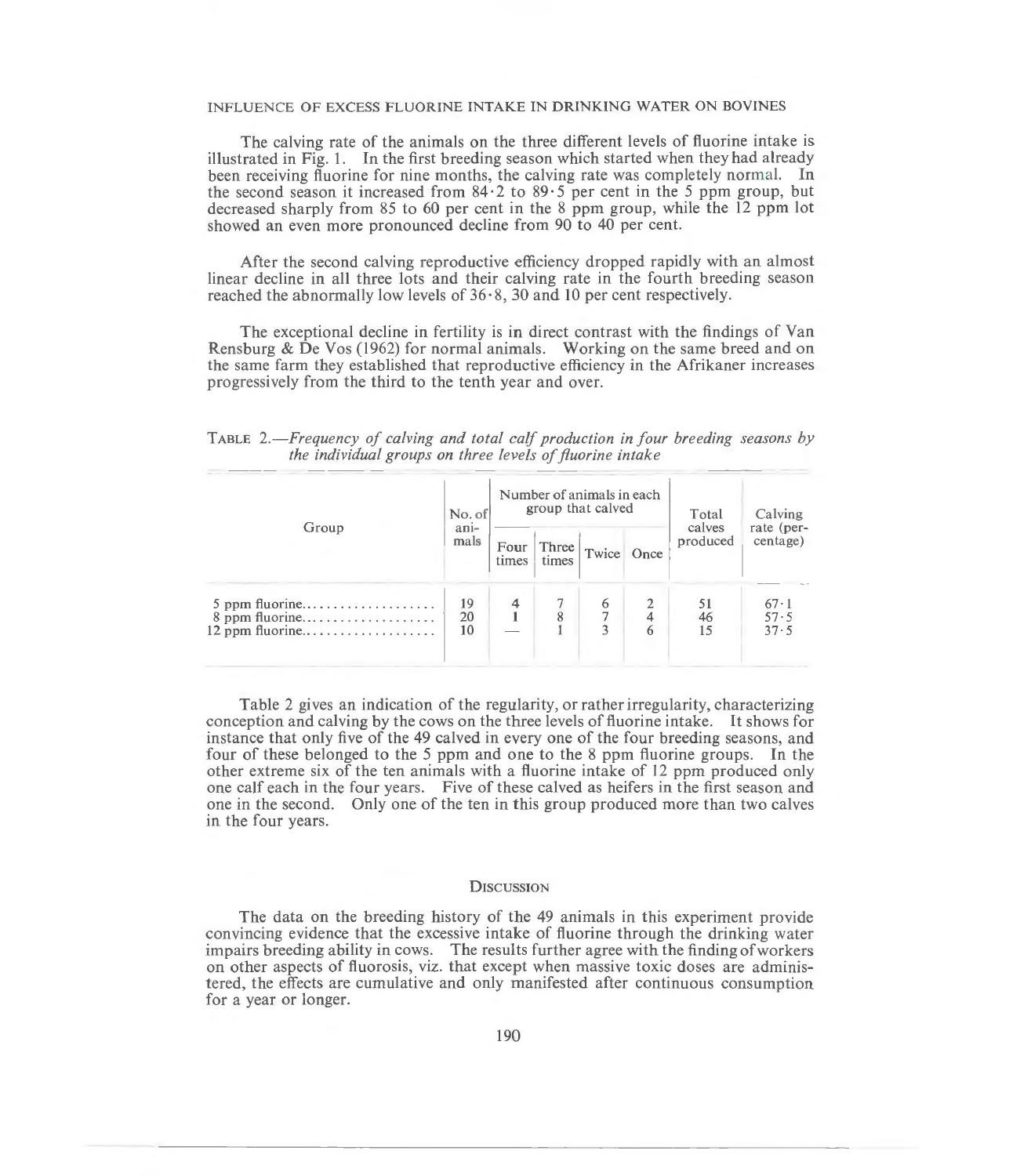The intake of fluorine for nine months before the first breeding had no immediate adverse effect on the oestrous cycle, conception and pregnancy in heifers. Actually the group with the highest fluorine intake  $(12 \text{ ppm})$  put up the best breeding performance in the first season. Thereafter, however, the fertility of this group deteriorated rapidly.

The records of the group receiving 8 ppm also prove conclusively that the consumption of fluorine on this level in the drinking water will lead to serious interference with reproduction though the decline is not as rapid as in the higher intake lot.

Some caution must be exercised in evaluating the breeding records of the animals that received 5 ppm fluorine, since their conception rate was good throughout, not exceeding two services per conception in any season. The latter fact suggests that at no time was there any serious interference with fertilization in those animals that did show normal oestrus and were served. The marked drop in the calving rate of the 19 cows in this lot during the second half of the investigation, however, is ample evidence of undue inhibition of ovarian activity and of the onset of oestrus after calving. The evidence adduced justifies the conclusion that for normal reproduction the fluorine content of the drinking water should be under 5 ppm.

The sequence in which the physiological aberrations in the genital organs of the experimental animals appeared was as follows: firstly an unduly long suppression of ovarian activity after calving, the ovaries being in a static condition and feeling smooth and firm on rectal palpation. Thus 13 of the 30 heifers in the groups receiving 8 and 12 ppm, remained in this state so long after their first calving that they could not be served in the second season. Next to be observed during the succeeding breeding seasons was that in an appreciable proportion of those that did come into oestrus and were served, normal ovulation did not occur. In this connection the high incidence of anovulatory oestrus in Group 5 is significant. Finally it was evident that in some of those cows that did ovulate normally there was some or other impediment to fertilization at present unknown. This resulted in a very pronounced drop in the conception rate of the two higher fluorine intake groups during the third and fourth seasons.

It is significant that evidence of interference with reproduction was shown long before there were any symptoms of ill health, inappetence or mottling of the teeth.

Proof of impairment of breeding ability by the long continued intake of fluorine in amounts of 5 and more parts per million in the drinking water requires elucidation of the mechanism whereby the harmful effects are produced.

Those workers who did report adverse effects on reproduction, tend to the view that this is brought about indirectly through reduced feed intake, anorexia and the other adverse effects on the teeth and general health of the animals. It is understandable that ovarian activity and the oestrous cycle will be suppressed in animals suffering from chronic fluorosis, malnutrition and poor health. In this investigation, however, not one of the animals showed signs of poor health or loss of appetite up to the end of the fourth breeding season, though erosion, pitting and mottling of the teeth became increasingly evident. Furthermore the data on body weights furnished by Myburgh  $(1965)$ , show that with one exception there was a steady increase in body weight till the conclusion of the experiment. The exception referred to is Group 3 which showed an average loss of weight of  $5.9$  Kg in the last year. Yet the fertility of this lot was not affected to any greater extent than that of any of the other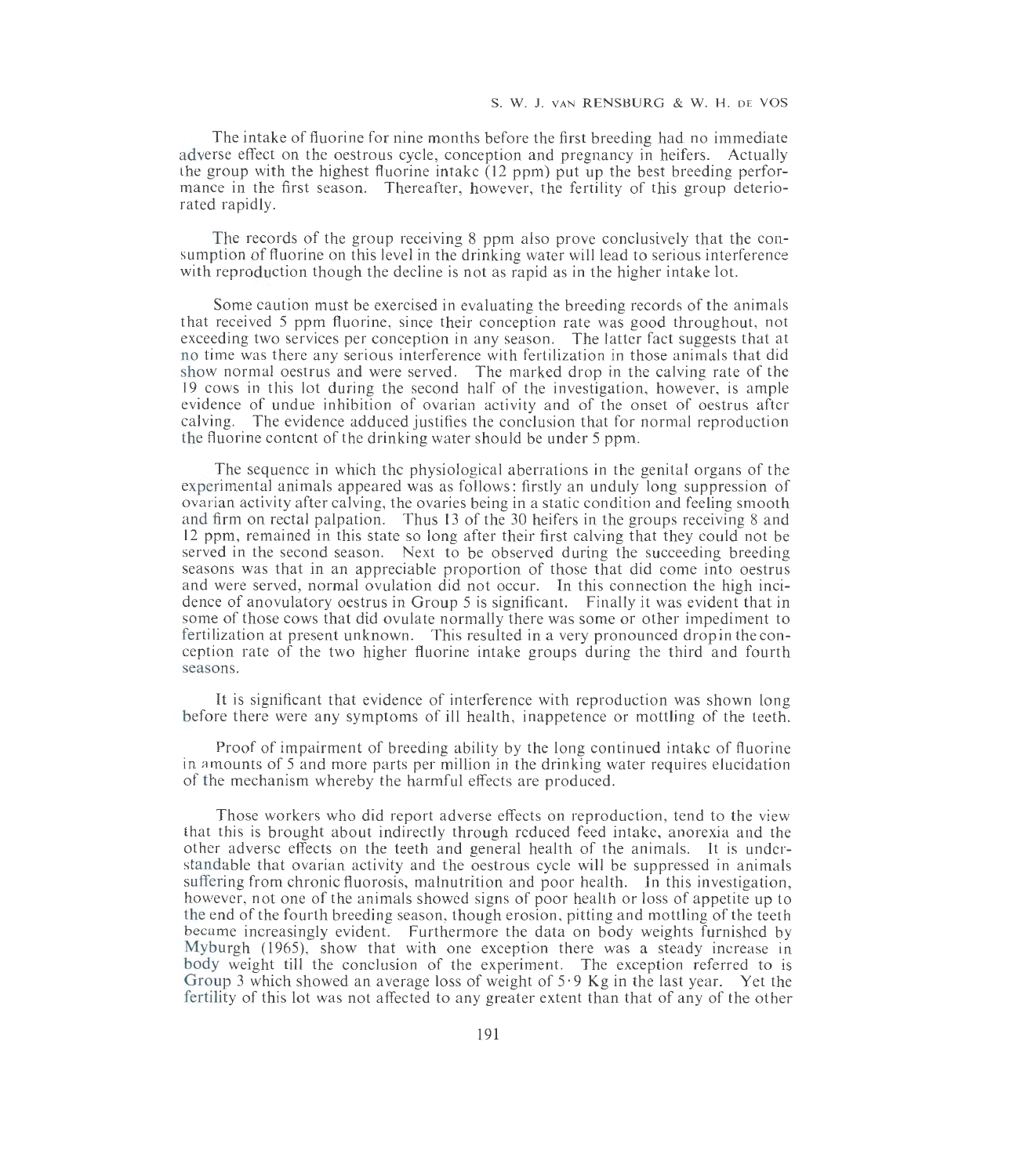groups. Since, therefore, general health and bodily condition cannot be incriminated it can be postulated that the harmful effects on fertility result from direct adverse influence of excess fluorine on the endocrine organs that control reproduction, and that the thyroid is probably the gland primarily affected.

Steyn (1949) states that the incidence of goitre in human beings in endemic fluorosis areas in South Africa is above average and that there appears to be no doubt that the action of fluorine is antagonistic to that of iodine and thyroxine. For that reason he considers that the prevalence of goitre in the endemic goitre areas can be attributed, not to an exogenous iodine deficiency in the food and water, but to an endogenous deficiency of iodine caused by excessive intake of fluorine. Wilson (1941) found that the distribution of endemic goitre in the Punjab and in England is related to the geological distribution of fluorine and to the distribution of human dental fluorosis. Blood & Henderson (1963), too, point out that an excessive intake of fluorine has been suggested as a conditioning factor in the development of hyperplastic goitre, but that evidence on this point is conflicting.

That the thyroid is intimately connected with reproductive efficiency is well known. Hafez (1962) for instance states: "It is quite apparent that normal functioning of the thyroid gland and proper secretion of its hormones, thyroxine and triiodothyronine are a prerequisite for good reproduction". Pitt-Rivers & Trobler (1964) point out that in the spontaneously ovulating mammals hypothyroidism results in prolonged di-oestrus or even anoestrus, and there is a possibility that decreased gonadotrophin secretion from the hypothyroid animal's pituitary could lead to disturbances in the oestrous cycle. It follows accordingly that excessive intake of fluorine may spark off a chain reaction commencing with interference with uptake of iodine by the thyroid whereby thyroxine secretion is decreased, this in turn retarding or inhibiting the secretion of the gonadotrophins by the anterior pituitary. Ultimately static ovaries, anoestrus, anovulation and prevention of fertilization are produced, resulting in reduced fertility or even complete sterility.

Several workers have pointed out that the nutritional level of animals may have an influence on the severity of the symptoms produced in fluorosis. The animals in this experiment were maintained entirely on veld grazing and consequently the food intake was below borderline for six months of the year. This might have produced depression of fertility to an extent that may not occur in animals on a well balanced ration. Nevertheless, these conditions apply in practice to many of the ranching areas in South Africa and it is known that reproductive efficiency in those areas is poor, mainly on account of long periods of anoestrus after calving. It may be more than mere coincidence that the regions where the breeding performance is poor are those where the fluorine content of the soil and water is above average. The danger to stock in those areas is aggravated by the fact that on account of the low rainfall the drinking water is almost exclusively derived from underground sources, mainly from boreholes.

The indications are, therefore, that excess fluorine in the drinking water may play an important role in depressing fertility, especially in ranching stock in many parts of South Africa and it presents a problem which should receive high priority in any detailed investigation into herd infertility that may be planned for the future.

## SUMMARY

Observations were made over four breeding seasons to determine the effect of excessive intake of fluorine in the drinking water on the breeding efficiency of cattle.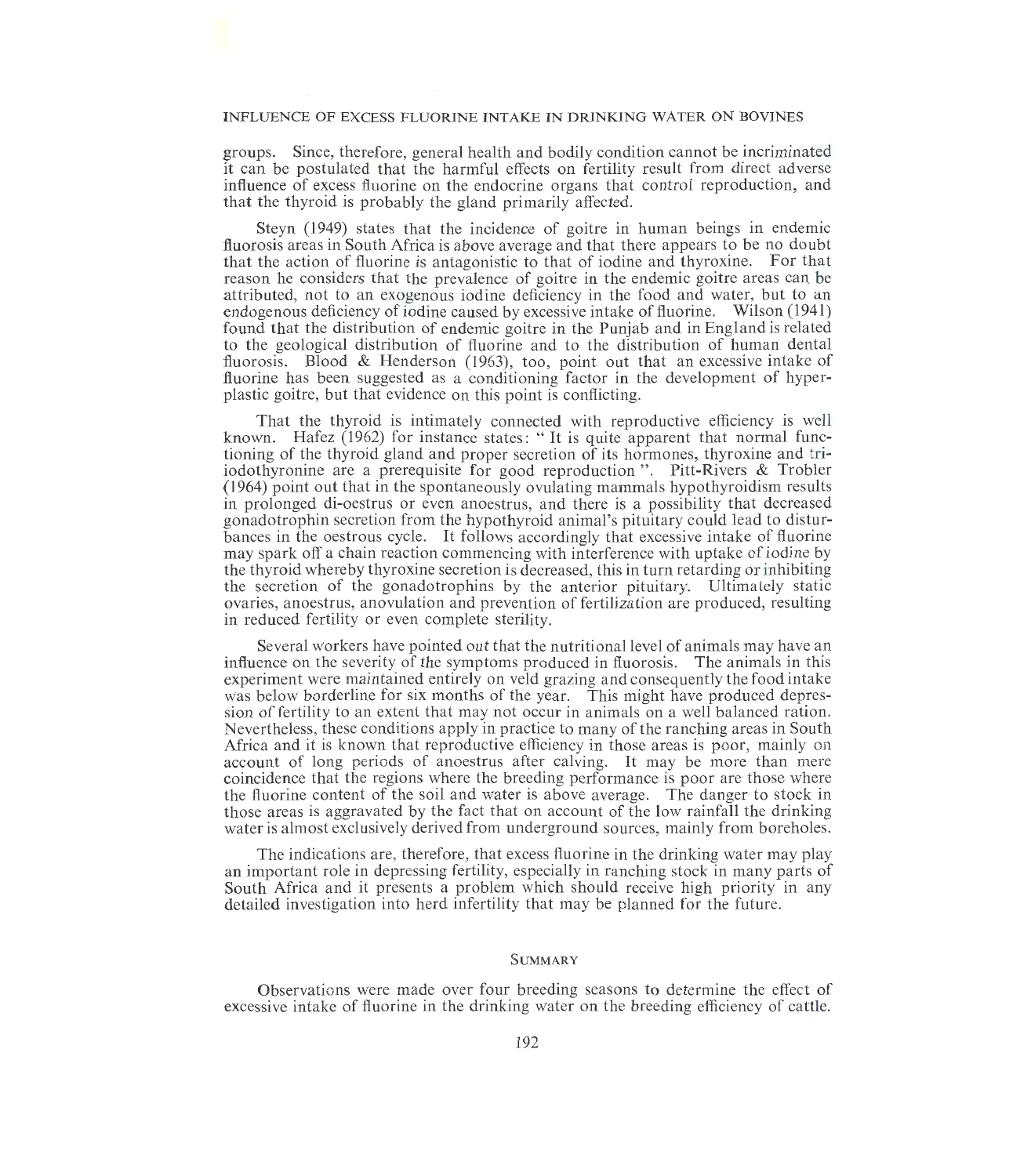Fifty Afrikaner heifers, maintained under ordinary ranching conditions, were divided into five groups which received 5, 8 and 12 ppm fluorine respectively in the drinking water.

They were tested daily for oestrus during the breeding season (September to May) and those showing heat were served.

The two criteria for judging breeding performance were calving percentage and the number of services per conception.

In the first season reproduction was normal in every respect in all groups, but in the next season there was a noteworthy increase in post-calving anoestrus in the groups receiving 8 and 12 ppm fluorine. The third season revealed an appreciable decline in fertility, notably in the animals receiving over 5 ppm fluorine. The fourth season was characterized by a marked drop in breeding efficiency as judged by calving rate and services per conception in all groups. This was most pronounced in the groups receiving 8 and 12 ppm.

The addition of defluorinated superphosphate to the drinking water did not diminish the harmful effect of fluorine on reproduction, but, on the contrary, appeared to aggravate it.

The adverse influence of excessive fluorine on reproduction was manifested before the animals revealed any evidence of impairment of general health, such as loss of condition and inappetence.

It is concluded that for normal reproduction the fluorine content of the drinking water should be under 5 ppm.

The possibility that excessive intake of fluorine may inhibit thyroxine output, thus interfering with the normal secretion of gonadotrophins and giving rise to the functional disturbances observed in the ovaries, is discussed.

## **ACKNOWLEDGEMENTS**

The authors are indebted to the Chief of the Veterinary Research Institute, Onderstepoort, for the facilities granted for carrying out this investigation, to Dr. N. Reinach who was in charge of the main experiment for permitting the observations on reproduction to be made, and to Mr. F. J. Schutte for drawing the graph.

This work was done while holding a research fellowship granted by the Stock Diseases Research Fund, and the material contribution made by this Fund is gratefully acknowledged.

### REFERENCES

BLOOD, D. C. & HENDERSON, J. A., 1963. Veterinary Medicine, London: Bailliére, Tindall & Cox.

GARNER, R. J., 1961. Veterinary Toxicology, London: Bailliére, Tindall & Cox.

HAFEZ, E. S. E., 1962. Reproduction in farm animals. London: Bailliere, Tindall & Cox.

HOBBS, C. S. & MERRIMAN, G. M., 1962. Fluorosis in beef cattle. Univ. of Tennessee Agric. Exp. Sta. Bull. No. 351.

MITCHELL, H. H. & EDMAN, M., 1952. The fluorine problem in livestock feeding. Ntr. Abstr. & Rev. 21, 787-804.

MYBURGH, S. J., 1965. Unpublished data.

**7219177-13**